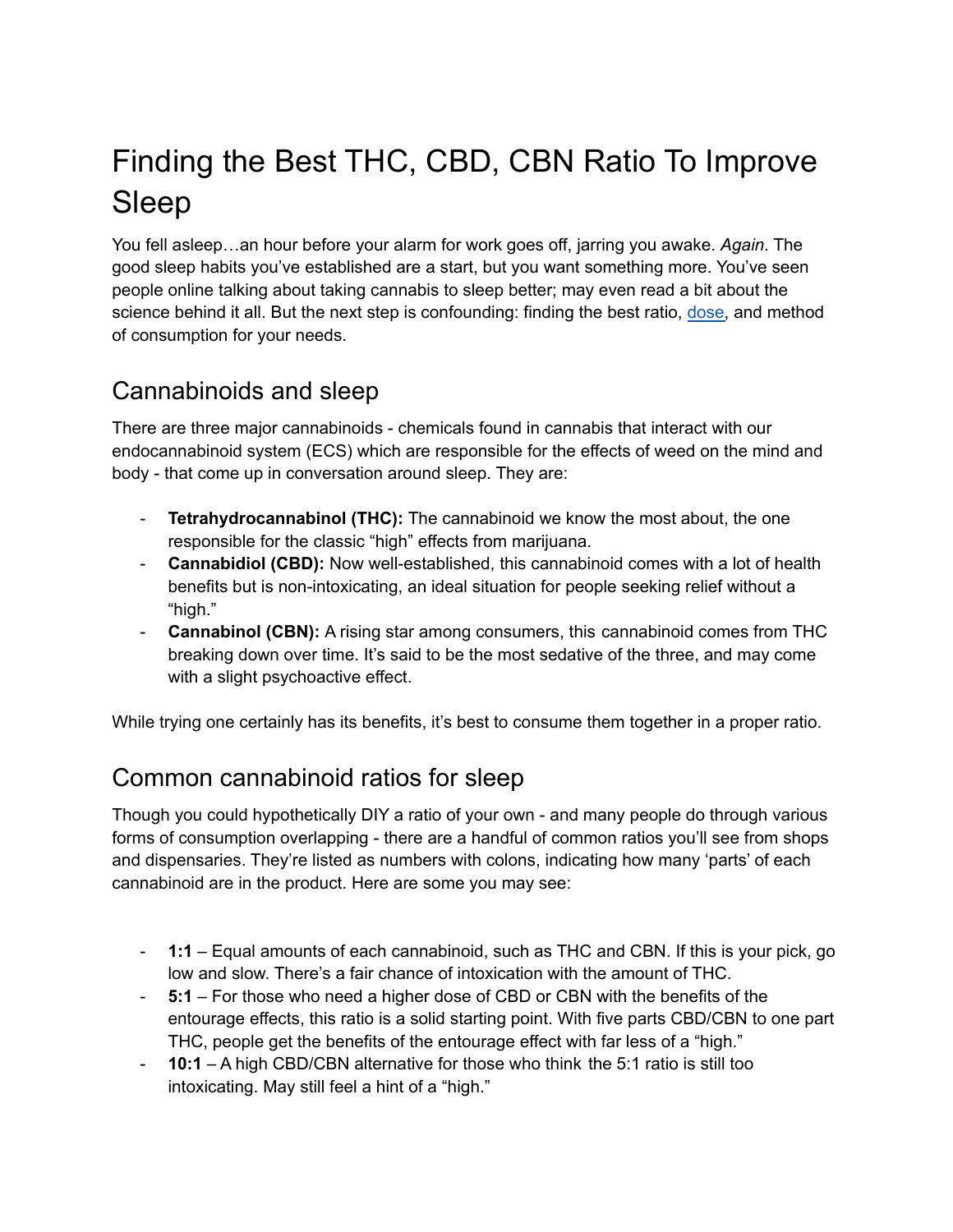- **20:1** – One of the less common ratios (as many would just opt for non-THC CBD products), this ratio is very, very rarely intoxicating.

In terms of medical studies, like all cannabis research, data is scarce and there is work to be done. This is even more the case with the effects of different cannabinoid ratios; few if any studies have focused on much beyond 1:1 THC and CBD. The studies that do exist show that a ratioed dose could [improve](https://doi.apa.org/doiLanding?doi=10.1037%2Fpha0000285) sleep quality, decrease sleep disturbances, and decrease the time it takes to drift to sleep.

## Selecting the best product for better sleep

First, always be sure to consult a doctor, especially if you're already trying a sleep aid. Second, consider what kind of consumption you're comfortable with. Here are a few of your options:

- **Inhaling:** Both the classic smoking of flower and the more modern vaping fall into this category. Since the effect is nearly immediate and lasts a few hours, many people choose to inhale for situations that need quick - sometimes intense - relief.
- **Transdermal:** Both patches and gels, this is an option for extended relief; the cannabinoids go right into your bloodstream consistently for about 12 hours. It could be 30 minutes to an hour to feel the effects.
- **Edibles:** From gummies to capsules, coffee to [cookies](https://pantryfoodco.com/blogs/healthy-cannabis-recipes/vegan-cannabis-peanut-butter-cookies-recipe), edibles are a go-to favorite. Since they need to digest, it can take up to 2 hours to initially feel the effects, which can last up to 8 hours.
- **Topicals:** These are your creams, lotions, and salves. They're best for local, short-term relief, such as a sore joint (absolutely a pun.) They kick in within minutes and last up to an hour or so.

Many people layer their cannabis consumption. For example, you may take a [properly-dosed](https://pantryfoodco.com/blogs/news/how-much-cannabis-to-take-finding-the-right-edible-dosage-for-you) [edible](https://pantryfoodco.com/blogs/news/how-much-cannabis-to-take-finding-the-right-edible-dosage-for-you) an hour before bed, smoke a sleep-inspiring strain, and apply lotion to the bad shoulder that bothers you right before you turn off the light. In this situation, you get the local anti-inflammatory and painkilling effect of the lotion, the immediate full-body effect of the flower, and as those wear off, your edible takes over until morning.

Let's say you choose to try edibles - the slow, gentle onset and long-lasting relief for better sleep through the full night is what you're wanting. Now what?

Most edibles come in the ratios listed above, oftentimes a combination of THC and CBD, or THC and CBN. It's generally recommended to consider your consumption habits and goals. Many people start with a 1:1 and dose low, adjusting to their needs over time.